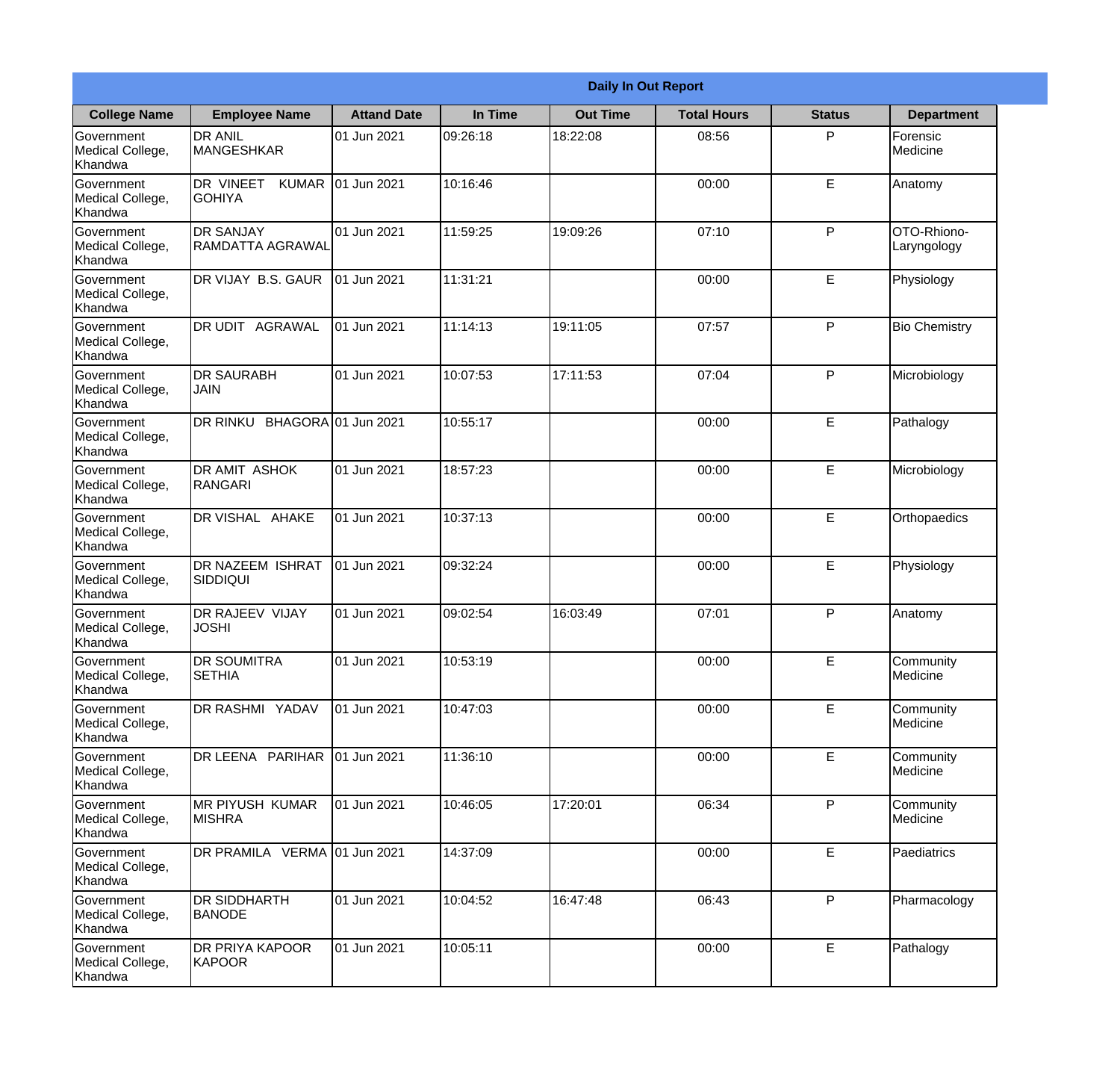| <b>Designation</b>                  | <b>Category</b>     |
|-------------------------------------|---------------------|
| Assistant Professor   Para Clinical |                     |
| Professor                           | <b>Non Clinical</b> |
| Professor                           | Clinical            |
| Associate Professor Non Clinical    |                     |
| Associate Professor Non Clinical    |                     |
| Associate Professor Para Clinical   |                     |
| Assistant Professor   Para Clinical |                     |
| Professor                           | Para Clinical       |
| <b>Assistant Professor</b>          | Clinical            |
| Professor                           | <b>Non Clinical</b> |
| Assistant Professor                 | Non Clinical        |
| Assistant Professor                 | Para Clinical       |
| <b>Assistant Professor</b>          | Para Clinical       |
| <b>Assistant Professor</b>          | Para Clinical       |
| Statistician                        | Para Clinical       |
| Professor                           | Clinical            |
| Associate Professor   Para Clinical |                     |
| Demonstrator/Tutor                  | Para Clinical       |

## **Daily In Out Report**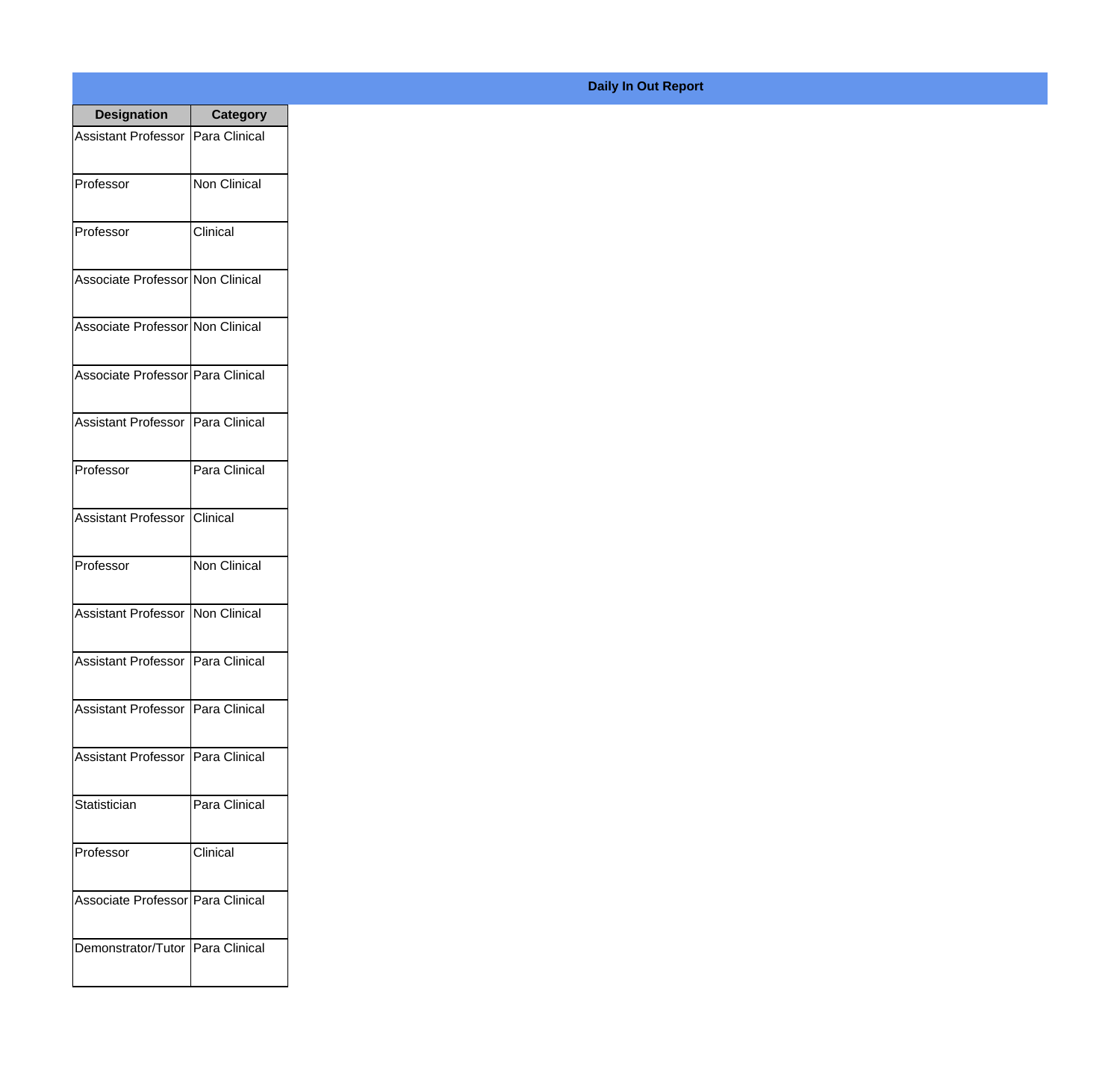|                                                  |                                                |             |          |          | <b>Daily In Out Report</b> |             |                             |
|--------------------------------------------------|------------------------------------------------|-------------|----------|----------|----------------------------|-------------|-----------------------------|
| Government<br>Medical College,<br>Khandwa        | <b>DR SAPNA</b><br><b>MAHESHRAM</b>            | 01 Jun 2021 | 11:05:18 |          | 00:00                      | E           | Community<br>Medicine       |
| <b>Government</b><br>Medical College,<br>Khandwa | <b>DR RAKESH SINGH</b><br>HAZARI               | 01 Jun 2021 | 16:15:52 |          | 00:00                      | E           | Pathalogy                   |
| <b>Government</b><br>Medical College,<br>Khandwa | <b>DR NISHA</b><br>KAITHWAS                    | 01 Jun 2021 | 10:30:18 | 13:51:36 | 03:21                      | P           | Psychiatry                  |
| Government<br>Medical College,<br>Khandwa        | <b>DR RANJEET</b><br><b>BADOLE</b>             | 01 Jun 2021 | 10:10:23 |          | 00:00                      | E.          | <b>General Medicine</b>     |
| Government<br>Medical College,<br>Khandwa        | <b>DR ASHOK</b><br><b>BHAUSAHEB NAJAN</b>      | 01 Jun 2021 | 10:05:29 | 16:51:48 | 06:46                      | P           | Forensic<br>Medicine        |
| <b>Government</b><br>Medical College,<br>Khandwa | <b>DR NITESHKUMAR</b><br>KISHORILAL<br>RATHORE | 01 Jun 2021 | 10:10:30 | 17:43:22 | 07:33                      | P           | Pharmacology                |
| Government<br>Medical College,<br><b>Khandwa</b> | <b>DR PRIYESH</b><br>MARSKOLE                  | 01 Jun 2021 | 10:15:14 | 17:18:28 | 07:03                      | P           | Community<br>Medicine       |
| Government<br>Medical College,<br>Khandwa        | <b>DR SANGEETA</b><br><b>CHINCHOLE</b>         | 01 Jun 2021 | 10:44:07 |          | 00:00                      | E           | Physiology                  |
| Government<br>Medical College,<br>Khandwa        | <b>DR NISHA MANDLOI</b><br>PANWAR              | 01 Jun 2021 | 10:08:37 | 15:42:17 | 05:34                      | P           | Obstetrics &<br>Gynaecology |
| <b>Government</b><br>Medical College,<br>Khandwa | <b>DR SATISH</b><br><b>CHANDEL</b>             | 01 Jun 2021 | 11:02:35 |          | 00:00                      | E           | Pharmacology                |
| <b>Government</b><br>Medical College,<br>Khandwa | <b>DR JITENDRA</b><br><b>AHIRWAR</b>           | 01 Jun 2021 | 09:21:33 | 16:25:06 | 07:04                      | P           | Pathalogy                   |
| Government<br>Medical College,<br>Khandwa        | <b>DR MUKTESHWARI</b><br><b>GUPTA</b>          | 01 Jun 2021 | 18:11:51 |          | 00:00                      | E           | Pharmacology                |
| Government<br>Medical College,<br>Khandwa        | <b>DR PURTI AGARWAL</b><br><b>SAINI</b>        | 01 Jun 2021 | 10:49:23 |          | 00:00                      | $\mathsf E$ | Pathalogy                   |
| Government<br>Medical College,<br>Khandwa        | DR YASHPAL RAY                                 | 01 Jun 2021 | 14:23:43 |          | 00:00                      | E           | Anatomy                     |
| Government<br>Medical College,<br>Khandwa        | RENU WAGHMARE                                  | 01 Jun 2021 | 11:43:06 | 16:54:16 | 05:11                      | P           | Community<br>Medicine       |